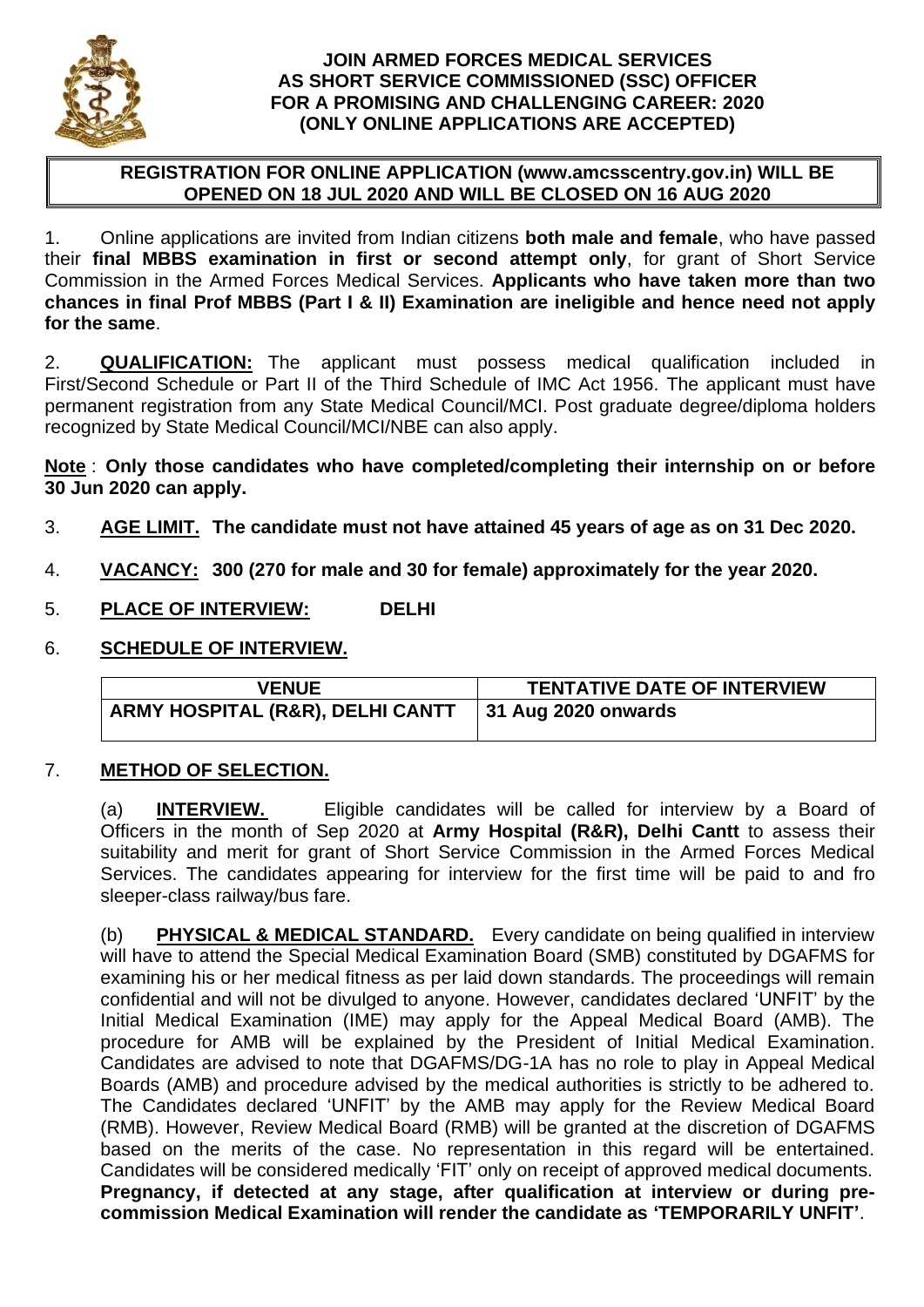**NOTE.** Candidates are advised in their own interest to undergo a preliminary medical checkup before reporting for the SSC interview.

## 8. **MERIT LIST.**

(a) It is to be noted that mere qualifying at the interview does not confirm final selection. **Separate merit list of both male and female will be prepared purely on the basis of marks obtained by the candidates in interview.** *Candidates with NCC Certificate will be given due weightage as under:-*

|       | <b>NCC Certificate</b> | <b>Marks</b> |  |
|-------|------------------------|--------------|--|
| (i)   | NCC 'A' Certificate    | 02           |  |
| (ii)  | NCC 'B' Certificate    | 03           |  |
| (iii) | NCC 'C' Certificate    | 05           |  |

(b) From the prepared Merit list the candidates declared Medically FIT shall be issued joining instruction for commissioning as SSC Officers upto the number of vacancies available for each of merit list.

9. **EMPLOYABILITY.** Being a Medical Officer of Armed Forces Medical Services, the candidate on grant of commission is liable to be employed as per service requirement in any part of the country or abroad, in Army, Navy or Air Force. They may have to work independently in the units allotted to them.

10. **EMOLUMENTS.** Doctors on commissioning in the Armed Forces Medical Services will be granted the rank of Captain (or equivalent rank in Navy/Air Force) in 10B level of Defence Pay Matrix of BP Rs. 61300 + MSP Rs. 15500 + HRA (if applicable) as per category of the city, (i.e X, Y, Z, where the officer is posted) + NPA at prevalent rates + Transport Allowance Rs. 3600-7200 as per the category of the city, (i.e X, Y, Z where the officer is posted) + Dress Allowance Rs. 20,000 (Annually) and Dearness Allowance as per prevalent rate (total emolument at minimum of Pay Scale at the time of joining will be approximately Rs. 97000/- pm). In addition, officers are **entitled ration or ration allowance in lieu (**as per location of Posting & Notification to that effect) subsidized accommodation and allied facilities. PG degree holders are eligible for PG allowance or specialist pay on being designated as graded specialist as per **Training Rules** applicable from time to time. In addition, officers are entitled to 60 days Annual Leave & 20 days Casual Leave in a year, Leave Travel Concession (LTC), free Medical Services for self & family including dependent parents, Group Insurance & Canteen Stores Depot (CSD) facility.

11. **PROMOTION FOR SSC OFFICER:** SSC officers are commissioned as Capt (or equivalent rank in Navy/ Air Force) on entry and are eligible for promotion upto the rank of Major (or equivalent rank in Navy/ Air Force) after four years of service and Lt Col (or equivalent rank in Navy/Air Force) after a total service of eleven years, subject to fulfillment of eligibility criteria. A candidate who holds additional medical qualification of Post-Graduate Degree/Diploma (MCI/NBE recognized) prior to joining service is eligible to apply for ante date seniority after grant of commission in terms of GoI letter No. 3569/DGAFMS/DG 1b(i)/3394/D(Med) dt 20 Dec 2001 as stated below (within 01 Year of grant of Short Service Commission) :-

| (a) | <b>PG Degree</b> | 36 months (for NBE/ MCI recognized PG Degree obtained   |
|-----|------------------|---------------------------------------------------------|
|     |                  | from recognized institution after a PG degree course of |
|     |                  | 03 years duration)                                      |

(b) PG Diploma - 24 months (for NBE/ MCI recognized PG Diploma obtained from a recognized Institution after PG diploma course of 02 years duration)

(c) Maximum antedate of seniority in case of a candidate eligible for antedate under more than one counts as given in AI 74/76 & AI 75/78 read with Paras 8 (a) & (b) above will be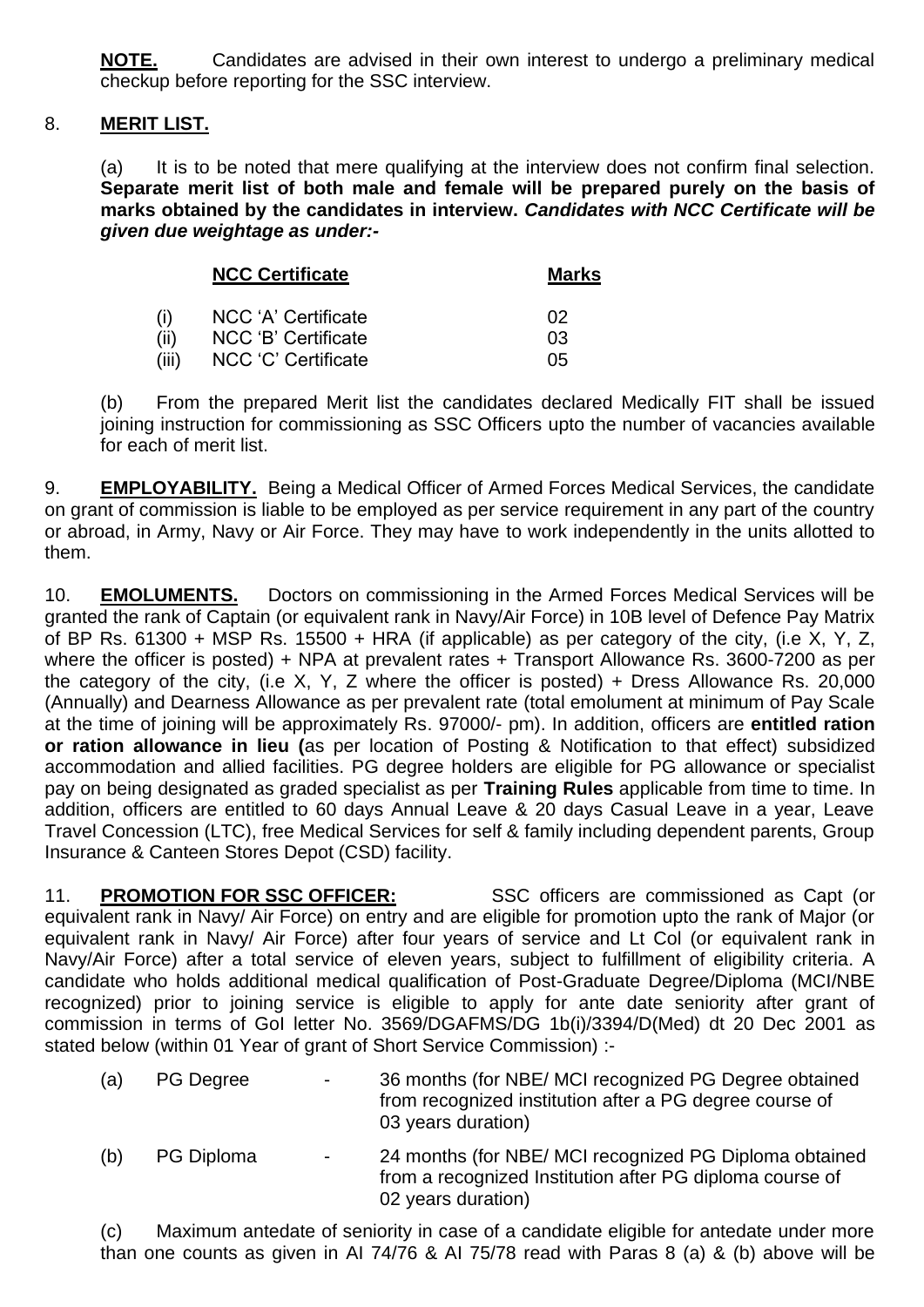limited to a total period of 42 months (DGAFMS is the final authority regarding grant of antedate seniority to any officer).

# 12. **TENURE OF ENGAGEMENT:**

(a) **FOR FRESH CANDIDATES:** The tenure of SSC officers commissioned through the civil entry scheme is of five years, extendable by another nine years in two spells, first of five years and second of four years, in terms of GoI letter No. 4(3)/2007/D(Med) dt 2 Nov 2007 for those who are willing to continue, subject to availability of vacancies and meeting the laid down eligibility criteria for grant of extension as per extant policy.

### (b) **FOR EX AMC CANDIDATES:**

(i) Candidates released from AMC service on expiry of initial contractual period of **five years** may be considered for grant of commission in AMC for second tenure.

(ii) Candidates released after expiry of 10 (ten) years of SSC service will **not be considered** for grant of commission in AFMS.

#### **Note: Candidates already released from AFMS on resignation/ premature retirement will not be considered for commission in AFMS.**

## 13. **DEPARTMENTAL PERMANENT COMMISSION (DPC):**

(a) (i) SSC Officers are eligible to apply for grant of Departmental Permanent Commission subject to fulfillment of eligibility criteria including age criteria. The age limit for grant of DPC is :-

| Qualification     | Age                                                                                                              |
|-------------------|------------------------------------------------------------------------------------------------------------------|
| <b>MBBS</b>       | Not more than 30 years on 31 Dec of<br>the year of application for DPC.                                          |
| <b>PG Diploma</b> | Not more than 31 years on 31 Dec of<br>the year of application for DPC, if<br>only acquired prior commissioning. |
| <b>PG Degree</b>  | Not more than 35 years on 31 Dec of<br>the year of application for DPC, if<br>only acquired prior commissioning. |

(ii) SSC officers are eligible for 03 (three) chances to apply for DPC at any time after completion of 02 (two) years of SSC service and before completion of 9 ½ (nine years and six months) years of SSC service subject to fulfillment of other eligibility criteria.

(iii) A candidate should have **minimum two years and** should not have **more than 9 ½** (nine years and six months) years of SSC service as on **31 Dec** of the **year of application for DPC**.

(iv) Subject to the condition that not more than two chances shall be given in first tenure of five years.

(v) Third chance will be allowed in the second or subsequent tenure, **only if done in continuation of the first tenure.**

(vi) **The eligibility criteria for grant DPC may be revised based on organizational requirement.**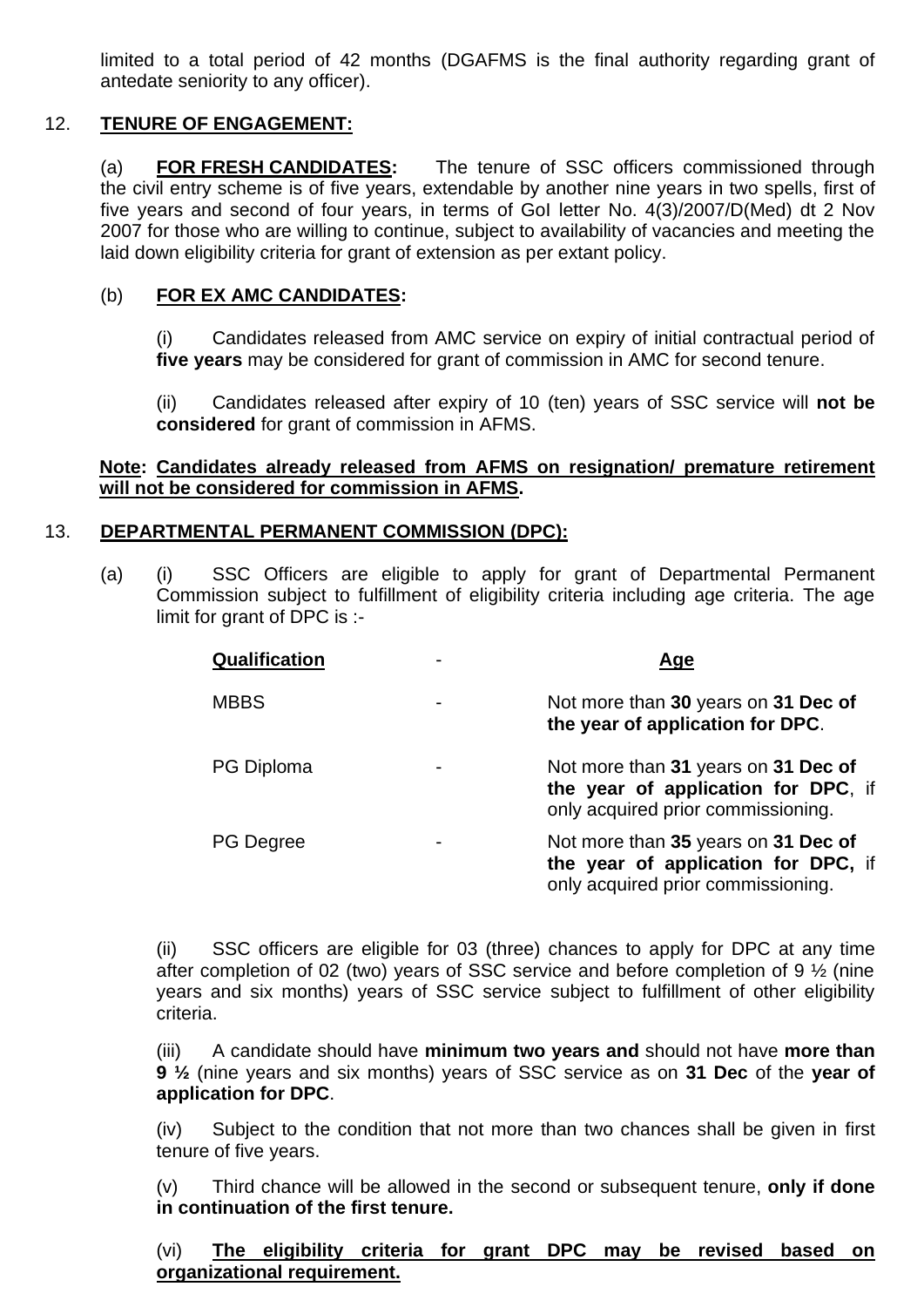(b) Selection of SSC officers for grant of Departmental Permanent Commission is decided by a Selection Board duly constituted by the office of DGAFMS. The grant of Departmental Permanent Commission will be subject to overall cadre strength, availability of vacancies & the ratio of PC:SSC in AMC Cadre.

(c) The promotional avenues for Permanent Commission officers are given below:-

- (i) Major 4 years of reckonable commissioned service,
- (ii) Lt Col 11 years of reckonable commissioned service,
- (iii) Col By Selection (Approx. 18 20 years of service)
- (iv) Brig By Selection
- (v) Maj Gen By Selection
- (vi) Lt Gen By Selection

## 14. **PROVISION FOR PG COURSE:**

(a) **PC OFFICERS:** Permanent Commission officers between four and seven years service are eligible to apply for a large number of post graduate courses for the award of MD/MS Degree/DNB and Diplomas. After four years of specialization, Permanent Commission officers are provided an opportunity to apply for super specialization/training in specialized fields based on service records and **merit in exam conducted by AFMS/Statutory body**. The super specialization can be done in service hospitals or in reputed civil hospitals after seeking placement on study leave. The detailment for PG Course/super specialization would be based on organizational requirements.

## (b) **SSC OFFICERS:**

(i) Opportunity for In-service Professional career enhancement through PG course (DNB/MD/MS/Diploma), (between 4-10 years of service) at AFMS institutions is also available as per extant Training Rules as applicable from time to time. SSC Officers provided opportunity for In-Service PG/DNB would be **liable to serve till 14 years of SSC service as per bond/undertaking executed at time of seeking placement for DNB/PG Seat. The detailment for PG Course to SSC officers would be based on organizational requirements.**

(ii) In addition SSC Officers after release are eligible to apply for PG seats (MD/MS/DNB/Diploma) in Service institutions as per extant TGC Rules applicable from time to time.

15. **HOW TO APPLY ONLINE:** Application will be accepted online only. To do so the candidate needs to click on the "NEW REGISTRATION" button and follow the steps on the website.

### 16. **IMPORTANT INSTRUCTIONS FOR STRICT COMPLIANCE:**

- (a) The following Essential Certificates/ documents should be scanned and uploaded:-
	- (i) Passport Size Photograph (.jpeg, Size-upto 100kb)

(ii) Scanned copy of class X (Matriculation) Certificate/Birth Certificate issued by Municipal Corporation as a proof of date of birth (.pdf, size-upto 200kb)

(iii) Aadhar Card

(b) Following documents are essentially required to be produced for verification at the time of interview:-

(i) Matriculation Certificate (Class X)/Birth Certificate issued by Municipal Corporation as a proof of name and date of birth (Born after 1992).